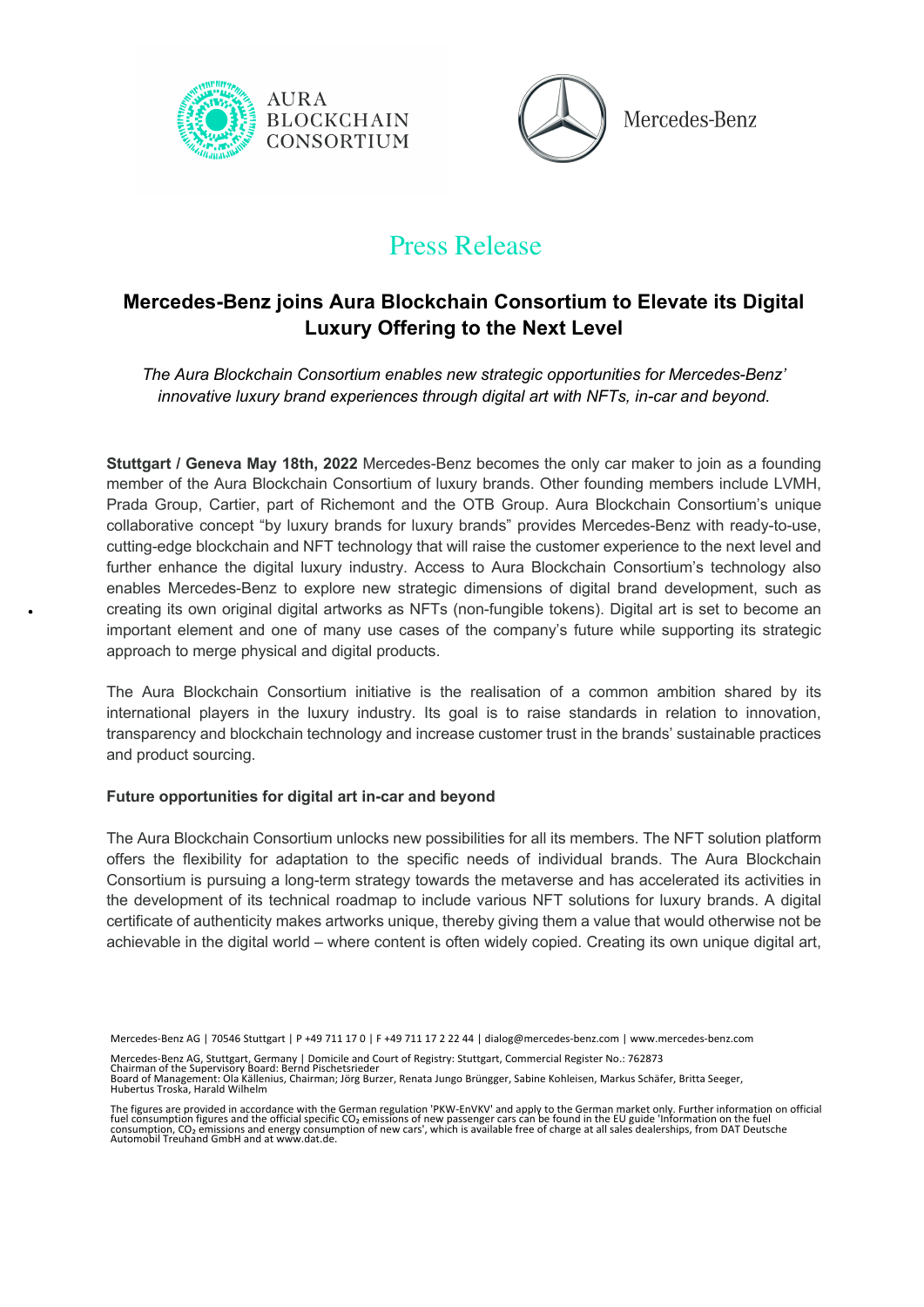



with the option of dropping them as NFTs, is an area of particular interest to Mercedes-Benz Design and opens the door to a completely new range of products. The in-car digital art experience is a significant next step for Mercedes-Benz UI/UX. The launch of the MBUX Hyperscreen with its innovative Zero Layer marked a milestone in usability, fusing functionality with ease-of-use. Meanwhile, the game-enginepowered graphics used in the one-piece display for the VISION EQXX technology programme take joy of use to the next level with an extraordinary visual experience. Mercedes-Benz is elevating this by incorporating digital art as a personalised surprise factor.

Mercedes-Benz is laying the groundwork for its entry into the fast-growing NFT market. Joining the Aura Blockchain Consortium as a founding member now takes this to a new level. Subsequent drops and utilities are in the planning. To bring NFT collections into its cars and turning them into a personalised immersive art space enriched by light and sound is another strategic layer for the company.

"As a design team we consistently strive to pair beauty with the extraordinary in all dimensions. Therefore we are pushing our digital luxury ambition with Crypto Art, as a new expression of our style and creativity.", says Gorden Wagener, Chief Design Officer of Mercedes-Benz Group AG. "We use digital art to create desire in-car and beyond. Incorporating it into the UI/UX is one future opportunity to differentiate the Mercedes-Benz luxury experience through the joy of the unexpected. It offers exciting potential for our design approach to exceed customer expectations with extraordinary and surprising elements – we call it the X-Factor."

"At Mercedes-Benz, we are expanding our brand activities to a completely new dimension of digital luxury. With Aura's cutting edge blockchain solution, we make sure Mercedes-Benz once again sets standards for the automotive industry." says Bettina Fetzer, Vice President Communications & Marketing Mercedes-Benz AG.

"We are delighted to welcome Mercedes-Benz as our fifth founding member, coming from an entirely new sector of the luxury industry. This is a concrete step towards our overarching strategy to welcome all sectors of the luxury industry. The Mercedes-Benz name has been at the forefront of luxury innovation throughout its illustrious history. We are certain that the team of Mercedes-Benz will make an enormous contribution to our association and the development of a uniquely advanced technology through the significant opportunities offered by our solutions in relation to our activities related to upstream and downstream solutions, as well as to the ones related to NFTs." says Daniela Ott, Secretary General of Aura Blockchain Consortium.

The previous founding members of the Aura Blockchain Consortium emphasise their delight about Mercedes-Benz joining the Consortium and are looking forward to including them in their unique crossindustry collaboration. As a Consortium, they strive to make blockchain solutions and related technologies easy and available to all luxury brands. Mercedes-Benz is the ideal fifth founding member with its clear and concrete vision and the previous founding members believe that their contribution will be invaluable considering their knowledge of the luxury motor industry. They are enthusiastic about the exchanges they have had so far with the Mercedes-Benz team and they will appreciate their input in all of their workstreams.